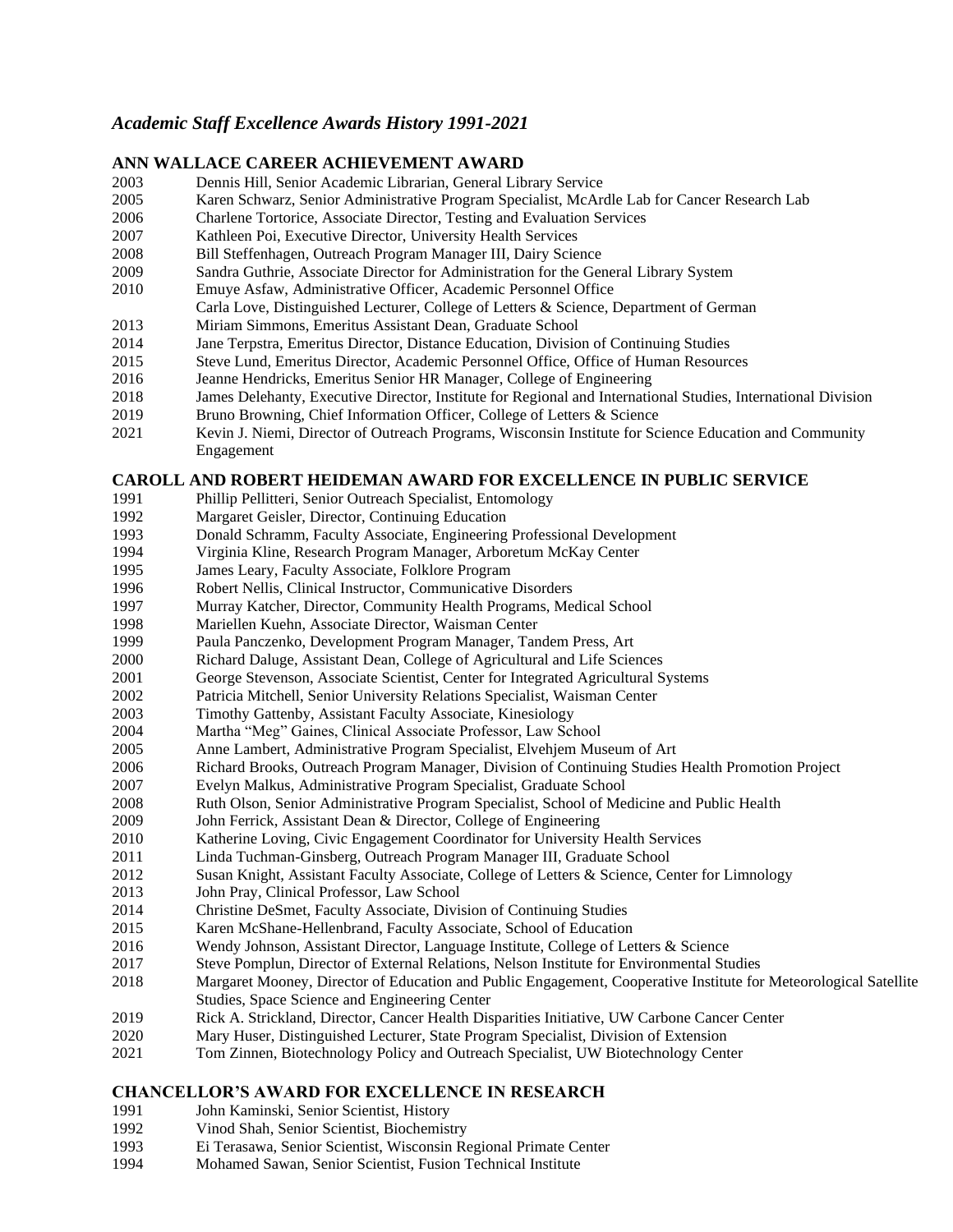|      | Jacquelyn Hank, Senior Scientist, Human Oncology                                                             |
|------|--------------------------------------------------------------------------------------------------------------|
| 1995 | Robert K. Bush, Professor (CHS), Medicine                                                                    |
|      | Scot Moss, Researcher, Ophthalmology                                                                         |
| 1996 | Edwin Eloranta, Senior Scientist, Atmospheric and Oceanic Sciences                                           |
|      | William Russin, Researcher, Botany                                                                           |
| 1997 | Robert Morse, Senior Scientist, Physics                                                                      |
|      | Kendra Tutsch, Instrumentation Innovator, Comprehensive Cancer Center                                        |
| 1998 | Onno Brouwer, Director, Cartography Laboratory                                                               |
|      | Nellie Laughlin, Associate Scientist, Psychology                                                             |
| 1999 | Sandra Austin-Phillips, Associate Scientist, Biotechnology Center                                            |
|      | Christine Preston, Researcher, Genetics                                                                      |
| 2000 | Debra Hullett, Scientist, Surgery                                                                            |
|      | Larry Hubbard, Researcher, Ophthalmology                                                                     |
| 2001 | James Burton, Senior Scientist, Anthropology                                                                 |
|      | Steven Shelton, Researcher, Psychiatric Institute                                                            |
| 2002 | Sandra Bertics, Laboratory Manager II, Dairy Science                                                         |
|      | Mark Johnson, Senior Scientist, Dairy Research                                                               |
| 2003 | Norman Webb, Senior Scientist, Wisconsin Center for Education Research                                       |
|      | Michael Neider, Associate Director, Photography, Medical School                                              |
| 2004 | Joan Houston Hall, Senior Scientist, Dictionary of American Regional English                                 |
|      | Kathleen Schell, Associate Instrument Innovator, Comprehensive Cancer Center                                 |
| 2005 | B'Ann True Gabelt, Associate Scientist, Ophthalmology and Visual Sciences                                    |
|      | M. Isabel Tejedor-Anderson, Senior Scientist, Environmental Chemistry and Technology Program                 |
| 2006 | Mary Rabaglia, Researcher, Department of Biochemistry                                                        |
|      | Curtis Smith, Research Professor, Department of Population Health Sciences                                   |
| 2007 | Lawrence Sromovsky, Senior Scientist, Graduate School                                                        |
|      | Fiona McTavish, Researcher, College of Engineering Research                                                  |
| 2008 | Kevin Eliceiri, Sr Info Processing Consultant, Lab for Optical & Computational Instrumentation               |
|      | Martha McGregor, Researcher, School of Veterinary Medicine                                                   |
| 2009 | Jin Woo Bok, Associate Scientist, Department of Bacteriology                                                 |
|      | Thomas Wise, Researcher, Physics Department                                                                  |
| 2010 | Robert Meyer, Scientist and Research Professor, Wisconsin Center for Education Research                      |
|      | Linda Clipson, Associate Researcher, Department of Oncology                                                  |
| 2011 | Charles G. Fry, Director, Magnetic Resonance Facility, College of Letters & Science, Dept. of Chemistry      |
|      | Paul Hanson, Scientist and Research Professor, College of Letters & Science, Center for Limnology            |
| 2012 | Christopher Velden, Senior Scientist, Space Science and Engineering Center                                   |
|      | Xio-Lin (Nick) Wu, Computational Geneticist & Associate Researcher, Department of Dairy Science              |
| 2013 | Ilia Guzei, Senior Scientist, College of Letters & Science                                                   |
|      | Kumar Sridharan, Distinguished Scientist, College of Engineering                                             |
| 2014 | Lynn Haynes, Distinguished Researcher, School of Medicine and Public Health                                  |
|      | Marcel Wuethrich, Senior Scientist, School of Medicine and Public Health                                     |
| 2015 | Thomas Cook, Senior Scientist, School of Medicine and Public Health                                          |
|      | Jun Li, Senior Scientist, Space Science and Engineering Center                                               |
| 2016 | Mary Ann Croft, Distinguished Researcher, Department of Opthamology and Visual Sciences                      |
|      | Tracy Drier, Senior Instrumentation Specialist, Department of Chemistry                                      |
| 2017 | Roger Brown, Professor (CHS), School of Nursing                                                              |
|      | David Tobin, Senior Scientist, Cooperative Institute for Meteorological Satellite Studies, Space Science and |
|      | <b>Engineering Center</b>                                                                                    |
| 2018 | Michael Shortreed, Senior Scientist, Department of Chemistry                                                 |
|      | Gay Thomas, Director of Stakeholder Engagement, Wisconsin Network for Research Support, School of            |
|      | <b>Nursing</b>                                                                                               |
| 2019 | Paul McGuire, High-Performance Computing Systems Administrator, Department of Chemistry                      |
|      | Michael Westphall, Distinguished Instrumentation Innovator-Research, Biotechnology Center                    |
| 2020 | Jerrold Odilon Robaidek, Project Manager, Satellite Data Services, Space Science and Engineering Center      |
|      | Sarah Swanson, Director, Newcomb Imaging Center, Associate Scientist, Department of Botany                   |
| 2021 | Pelin Cengiz, Associate Professor (CHS), Pediatric Critical Care Medicine, Department of Pediatrics          |
|      | Steven T. Cook, Researcher, Institute for Research on Poverty                                                |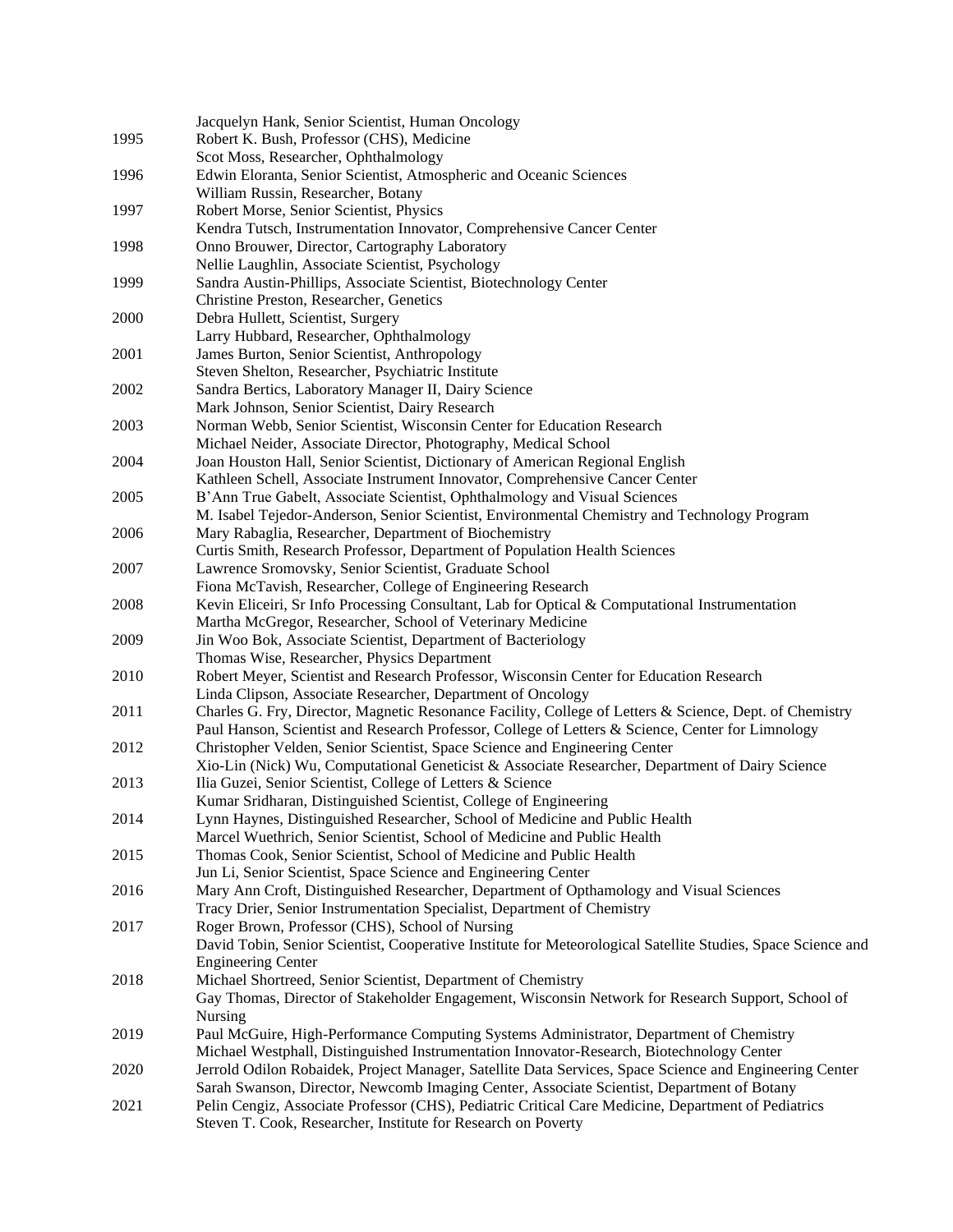#### **CHANCELLOR'S AWARD FOR EXCELLENCE IN RESEARCH IN THE ARTS, HUMANITIES, OR SOCIAL SCIENCES**

Danielle Benden, Senior Academic Curator, College of Letters & Science

#### **CHANCELLOR'S AWARD FOR EXCELLENCE IN SERVICE TO THE UNIVERSITY**

- Joe Corry, Associate Vice Chancellor
- Janice Wheaton, Assistant Dean of Students
- Char Tortorice, Associate Director, Testing and Evaluation Services
- Ann Wallace, Administrative Officer, School of Education
- Bill Steffenhagen, Assistant Dean, College of Agricultural and Life Sciences
- Wilton Sanders, Senior Scientist, Physics
- Barry Robinson, Senior Administrative Program Specialist, Theatre and Drama
- Connie Wilson, Assistant Dean, Dean of Students' Office
- Henry Huang, Senior Information Processing Consultant, Division of Information Technology
- Jean Phillips, Sr. Special Librarian, Space Science and Engineering Center
- Heather Daniels, Sr. Student Services Coordinator, Graduate School
- Yolanda Garza, Assistant Dean, Dean of Students Office
- 2009 Don Woolston, Assistant Dean & Director, College of Engineering
- Verónica Egan, Associate Faculty Associate, Department of Spanish and Portuguese
- Maureen Noonan Bischof, Assistant Vice Provost, Office of the Provost
- Erlin Barnard, Faculty Associate, College of Letters & Sciences
- Rosa Garner, Assistant Dean, School of Medicine and Public Health
- Frances Breit, Outreach Program Manager II, School of Education
- Aaron Bird Bear, Senior Student Services Coordinator, School of Education
- Martin Rouse, Assistant Dean, Division of Continuing Studies
- Mo Fayyaz, Distinguished Director, Botany Department Greenhouses and Botanical Garden
- James Maynard, Senior Instructional Specialist and Lecture Demonstrator, Department of Chemistry
- Abbey K. Thompson, Associate Director, Science and Medicine Graduate Research Scholars
- Eliot Finkelstein, Senior Academic Librarian, Coordinator of Instruction, College Library
- Alberto M. Vargas, Associate Director, Faculty Associate, Latin American, Caribbean, and Iberian Studies Program

## **CHANCELLOR'S HILLDALE AWARD FOR EXCELLENCE IN TEACHING**

- Lucia Garner, Senior Lecturer, Spanish and Portuguese
- Cora Lee Nollendorfs, Senior Lecturer, German
- Bennett Vogelman, Associate Professor (CHS), Medicine
- David McCarthy, Lecturer, Hebrew and Semitic Studies
- Martha "Meg" Gaines, Clinical Associate Professor, Law School
- Paul Schatz, Faculty Associate, Director of Organic Laboratories, Chemistry
- Laurel Yourke, Faculty Associate, Continuing Studies/Liberal Studies
- Laurey Martin-Berg, Senior Lecturer, French and Italian
- Marilyn "Mimi" Orner, Lecturer, Women's Studies
- Ronald Kuka, Associate Faculty Associate, English
- James Ferris, Associate Faculty Associate, Communication Arts
- Janet Fishbain, Faculty Associate, English, Writing Laboratory
- Melinda Certain, Faculty Associate, Mathematics
- Ronald Troxel, Senior Lecturer, Religious Studies
- Karen Young, Clinical Professor, School of Veterinary Medicine
- Jamie Henke, Faculty Associate, Dept of Liberal Studies and the Arts
- Suzanne Scott, Faculty Associate, School of Human Ecology
- Ieva Reich, Senior Lecturer, Department of Chemistry
- Julia McGivern, Clinical Professor, Department of Educational Psychology
- Timothy Paustian, Faculty Associate, College of Agricultural & Life Sciences
- Nete Schmidt, Senior Lecturer, College of Letters and Science, Department of Scandinavian Studies
- Andrew Lokuta, Associate Faculty Associate, School of Medicine and Public Health
- Mary Prosser, Clinical Associate Professor, Law School
- Christine Seibert, Professor (CHS), School of Medicine and Public Health
- Ronald Russell, Senior Lecturer, College of Agricultural and Life Sciences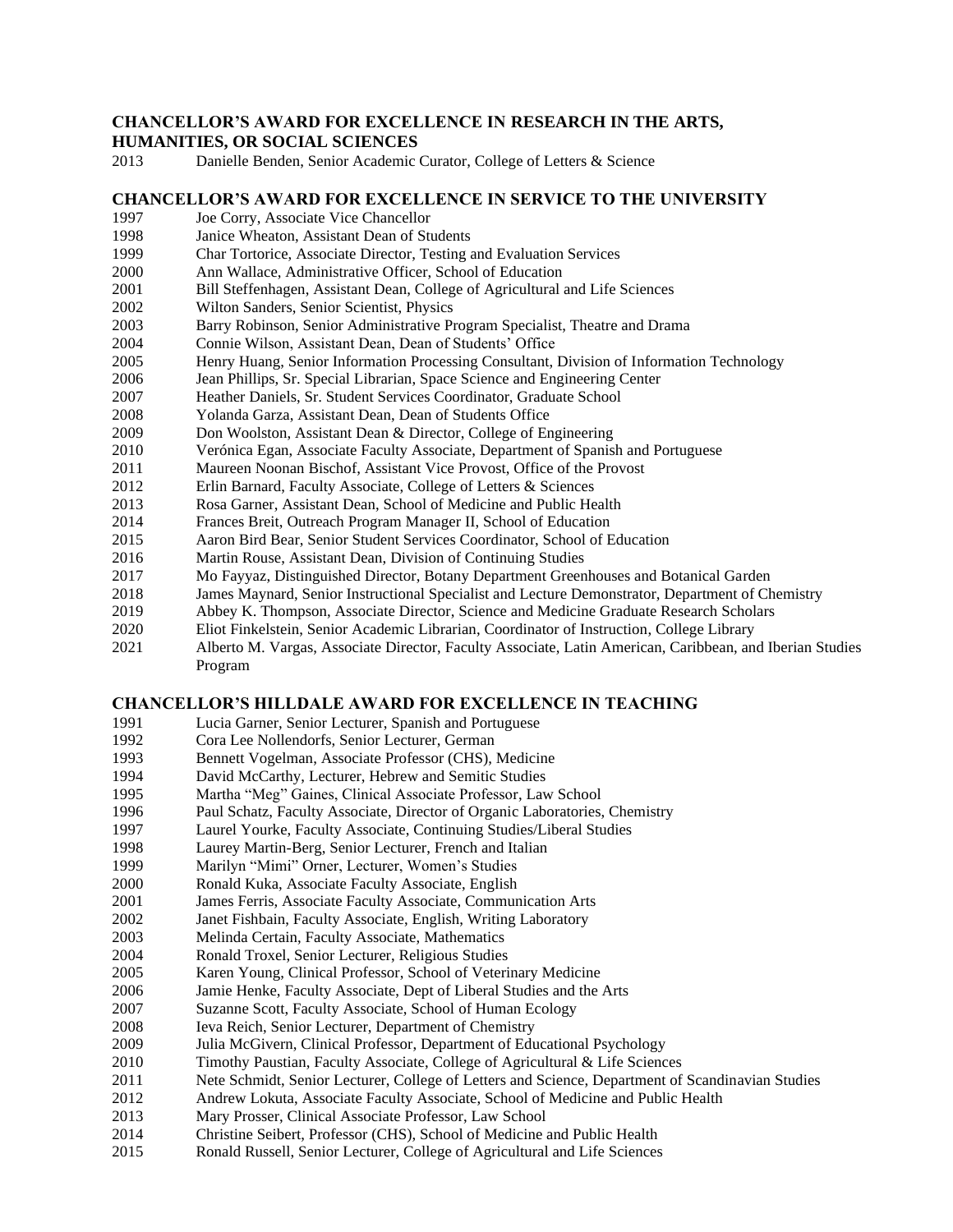- Sharon Thoma, Faculty Associate, Department of Zoology
- Karen Solheim, Clinical Professor, School of Nursing
- Araceli Alonso, Senior Lecturer, Department of Gender and Women's Studies
- Kim Lord Plummer, Senior Lecturer, Department of Comparative Biosciences
- Barbara Lewis, Urology Simulation Education Program Director, Department of Urology
- Janet McCray Batzli, Interim Director, Distinguished Faculty Associate, Biology Core Curriculum Program

#### **MARTHA CASEY AWARD FOR DEDICATION TO EXCELLENCE**

- Eileen Hanneman, Assistant Director, Gaylord Nelson Institute for Environmental Studies
- Sharon Pero, Assistant Registrar, Registrar's Office
- Linda McDonald, Senior Administrative Program Specialist, SMPH
- Donna Jahnke, Assistant Dean, Office of Research Services
- Roland Weeden, Assistant Director in the Office of Student Financial Aid
- Bette Sheehan, Sr. Administrative Program Specialist, School of Medicine and Public Health
- Seth McGee, Laboratory Manager, Biocore
- Darren Berger, Senior Administrative Program Specialist, Facilities Planning and Management
- Jean Petersen, Senior Student Services Coordinator, College of Agriculture and Life Sciences
- Julie Graf, Senior Administrative Program Specialist, School of Veterinary Medicine
- Ronald Harris, Instructional Coordinator, Department of English
- Susan Carpenter, Outreach Specialist, Arboretum
- John Heim, Senior Information Processing Consultant, Department of Mathematics
- Jeff Stevens, Senior Broadcast Specialist, College of Engineering
- Lisa Marie Carilli-McCord, Teacher, Administrative Assistant, Waisman Early Childhood Program
- Jason Scholz, IT Manager, Science Hall

#### **WISCONSIN ALUMNI ASSOCIATION AWARD FOR EXCELLENCE IN LEADERSHIP**

- Bradley Hughes, Faculty Associate, English, Writing Laboratory Judith Craig, Associate Dean, College of Letters and Science Henry Lufler, Associate Dean, School of Education Kathy Zweifel, Senior Administrative Program Specialist, Laboratory of Genetics Read Gilgen, Director, Letters and Science Learning Support Services Judy Peterson, Researcher, Bacteriology Susan Hyland, Associate Dean, School of Veterinary Medicine Ann Burgess, Senior Lecturer, Biocore Catherine Middlecamp, Faculty Associate, Director, Chemistry Learning Center Joan Raducha, Associate Dean and Director, International Studies and Programs Russell Panczenko, Director, Elvehjem Museum of Art Mareda Weiss, Associate Dean, Graduate School Donna Lewis, Senior Administrative Program Specialist, Electrical and Computer Engineering Abigail Loomis, Coordinator, General Library System Jean Buehlman, Instructional Program Manager, Physics Richard Pierce, Student Services Program Manager, Wisconsin Union Sybil Better, Special Assistant, Medical School Ray Sommers, Associate Director, Veterinary Medicine Animal Resource Center Karen Johnson Mathews, Assistant Director, Wisconsin Union Nancy Westphal-Johnson, Assistant Dean, College of Letters and Science Ann Gordon-Walker, Researcher, Institute for Molecular Virology Esther Olson, Assistant Director, Physical Sciences Laboratory and Synchrotron Radiation Center Jeffrey Grossman, Senior Associate Dean, School of Medicine Mohammad Mehdi Fayyaz, Director, Gardens and Greenhouses, Botany Lynn Edlefson, Administrative Program Specialist, Child Care Services Housing Catherine Meschievitz, Associate Dean, Division of International Studies Robert Fessenden, Associate Director, Food Service, Division of Housing Lisa Steinkamp, Faculty Associate, Orthopedics and Rehabilitation, Medical School Rita Hohlstein, Clinical Associate Professor, Univ. Center for Excellence in Dev. Disabilities
- Meredith Ross, Clinical Professor, Law School
- Jo Ann Carr, Sr. Academic Librarian, School of Education
- Mary T. Marshall, Director, School of Medicine & Public Health
- Sandra Arnn, Assistant Dean and Director, College of Engineering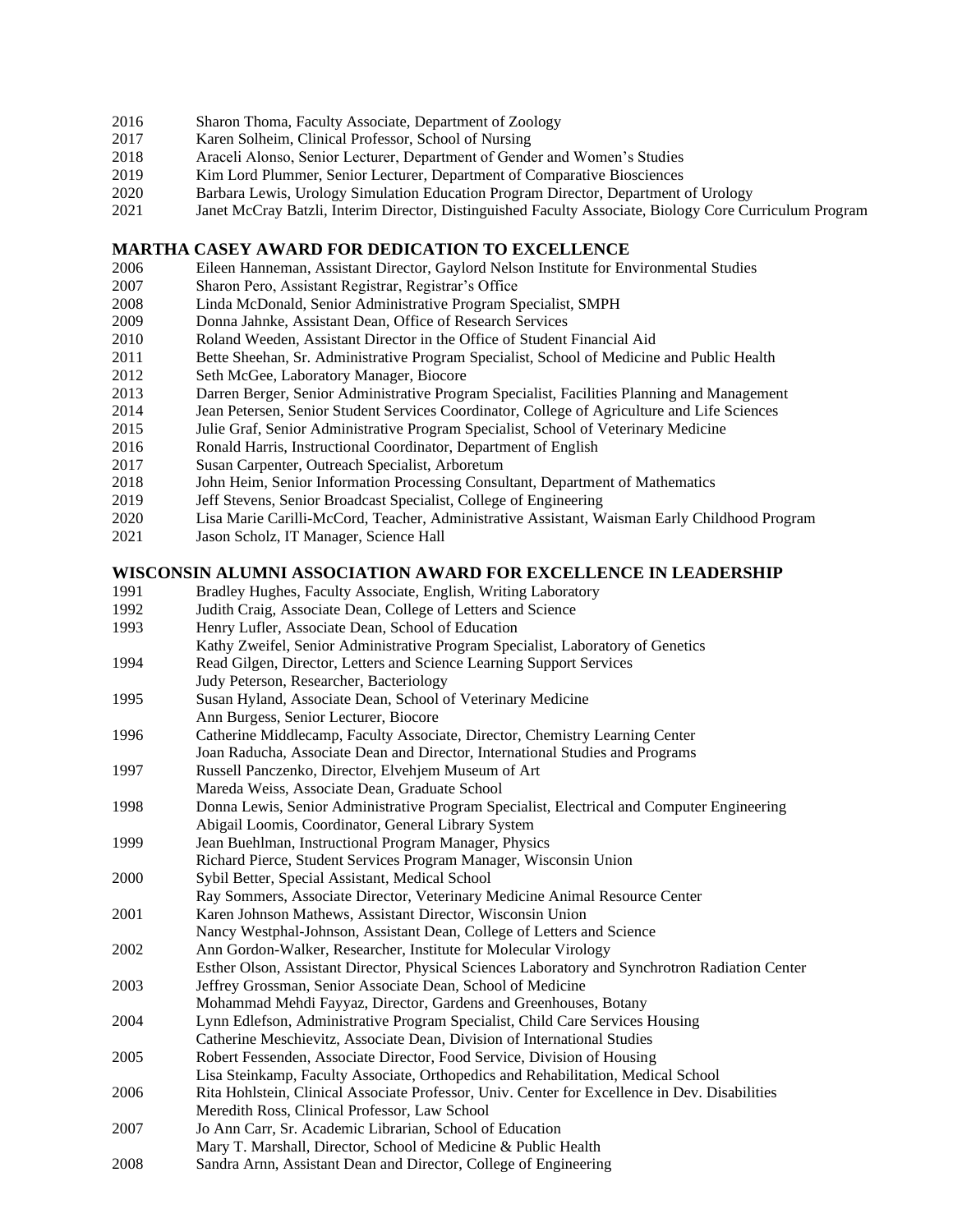|      | Kathleen Henderson, Associate Researcher, Population Health Sciences                                     |
|------|----------------------------------------------------------------------------------------------------------|
| 2009 | Michele Besant, Special Librarian & Director, School of Library & Info. Studies                          |
|      | Jocelyn Milner, Director, Office of Planning & Analysis                                                  |
| 2010 | Faramarz Vakili, Associate Director of Physical Plant for Facilities Planning and Management             |
|      | Catherine "Terry" Jobsis, Research Program Manager II, Department of Animal Sciences                     |
| 2011 | Kay Reuter-Krohn, Associate Director, Division of University Housing                                     |
|      | Linda Sullivan, Clinical Instructor, School of Veterinary Medicine                                       |
| 2012 | Nancy McDermott, Director Social Science Computing Cooperative                                           |
|      | Sarah Pfatteicher, Interim Associate Dean, College of Agricultural and Life Sciences                     |
| 2013 | Cathy Trueba, Assistant Dean, Division of Student Life                                                   |
|      | Ann Whitaker, Outreach Program Manager II, Division of Continuing Studies                                |
| 2014 | Paul Evans, Director, University Housing                                                                 |
|      | Matthew Sanders, Executive Director, Department of Chemistry                                             |
| 2015 | Dave Black, General Manager, WSUM Radio                                                                  |
|      | Douglas Rose, Director, Space Management Office, Facilities, Planning and Management                     |
| 2016 | Margaret Birrenkott, Administrator and Director, Business Services, School of Medicine and Public Health |
|      | Bethany Pluymers, Associate Dean for Administration, Law School                                          |
| 2017 | Eve Fine, Associate Scientist, Women in Science and Engineering Leadership Institute                     |
|      | John Street, Education Program Manager, School of Medicine and Public Health                             |
| 2018 | Mike Kinderman, Director of Residence Hall Facilities, Division of University Housing                    |
|      | Binnu Palta Hill, Assistant Dean for Diversity and Inclusion, School of Business                         |

## **CHANCELLOR'S AWARD FOR EXCELLENCE IN LEADERSHIP**

- 2019 Karen Mittelstadt, Assistant Dean for Academic Affairs, School of Nursing Susan M. Nossal, Senior Scientist, Faculty Associate, Director, Physics Learning Center
- 2020 Laura J. Hammond, Administrative Director, South Asia Summer Language Institute Howard Veregin, Wisconsin State Cartographer, Department of Geography
- 2021 Kim Marie Beld, Director, Business Services, Department of Orthopedics and Rehabilitation Manuela Romero, Associate Dean for Undergraduate Affairs, College of Engineering

## **ACADEMIC STAFF REGENTS AWARD FOR EXCELLENCE (UW SYSTEM AWARD)**

- 2002 Trey Duffy, Director, McBurney Center
- 2003 John Gugerty, Researcher, Center for Education and Work
- 2008 Kathleen Kelly Shanovich, SMPH
- 2009 Lezli Redmond, Director of Statewide Intervention Programs at the Center for Tobacco Research and Intervention
- 2011 Alfonso Gutierrez, Director of UW Radio Frequency Lab and Director of Research and Education for the UW E-Business Consortium, UW-Madison Dictionary of American Regional English (DARE), UW-Madison
- 2015 Gene Clark, Coastal Engineering Specialist, Sea Grant Institute
- 2016 Linnea Burk, Academic Department Manager, Department of Psychology
- 2018 Karen Mittelstadt, Assistant Dean for Academic Affairs, School of Nursing

## **ALLIANT ENERGY UNDERKOFLER AWARD (UW SYSTEM AWARD)**

- 1993 Kenneth Todar, Senior Lecturer, Bacteriology
	- Jaafar Al-Abdulla, Adjunct Professor, Engineering
- 1995 Judith Thompson, Clinical Assistant Professor, Pharmacy
- 1999 Ann Burgess, Senior Lecturer, Biology Core Curriculum
- 2001 Kevin Strang, Lecturer, Physiology
- 2002 James Ferris, Associate Faculty Associate, Communication Arts
- 2003 Catherine Middlecamp, Distinguished Faculty Associate, Chemistry
- George Mejicano, Associate Professor (CHS), Medicine
- 2005 Larry Edgerton, Faculty Associate, Letters and Science Student Academic Affairs
- 2008 Ieva Reich, Senior Lecturer, Department of Chemistry
- 2009 Irene Katele, Associate Faculty Associate, Law School
- 2011 Janet Branchaw, Faculty Associate, Institute for Cross-College Biology Education Kathleen Culver, Faculty Associate, Journalism & Mass Communication